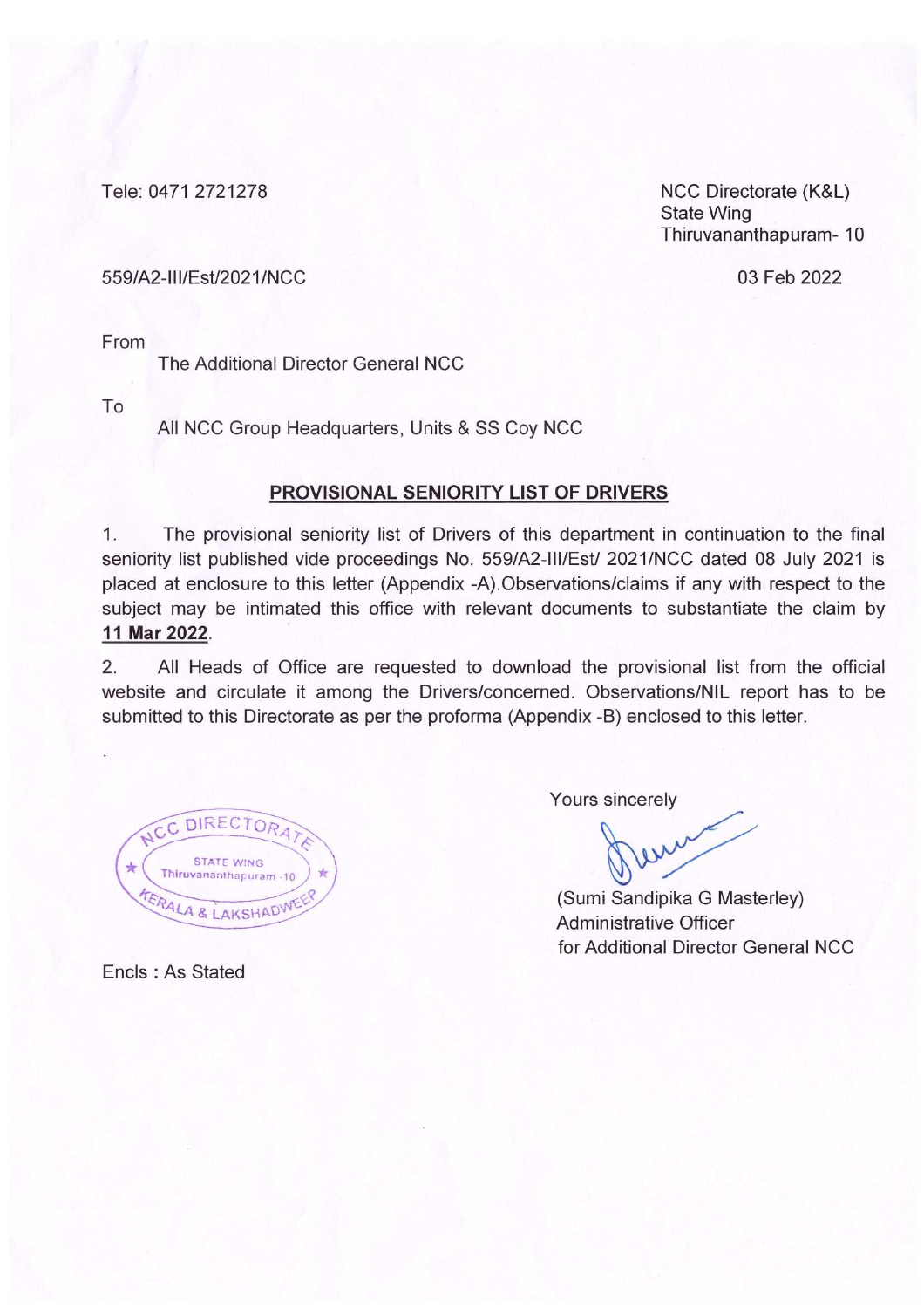Letter No. 559/A2-lll/Est/2021/NCC dated 03 Feb 2022

|                | <b>Appendix</b><br>PROVISIONAL SENIORITY LIST OF DRIVERS IN NCC DEPARTMENT AS ON 01 JAN 2022 |         |            |                       |                                     |                                                      |               |            |                                                         |        |                |  |  |
|----------------|----------------------------------------------------------------------------------------------|---------|------------|-----------------------|-------------------------------------|------------------------------------------------------|---------------|------------|---------------------------------------------------------|--------|----------------|--|--|
| SI<br>No       | <b>Name</b>                                                                                  | Grade   | <b>DOB</b> | <b>Advise</b><br>date | Date of<br>Joining in<br><b>NCC</b> | Date of<br>reckoning<br>seniority in<br>present rank | <b>Office</b> | <b>DOR</b> | <b>District</b><br><b>Presently   PEN No</b><br>Working |        | <b>Remarks</b> |  |  |
|                | <b>DRIVER SELECTION GRADE</b>                                                                |         |            |                       |                                     |                                                      |               |            |                                                         |        |                |  |  |
| -1             | Gopi TB                                                                                      | Sel Gde | 15.04.67   | 14.09.99              | 15.10.99                            | 01.06.15                                             | 1 (K) R&V     | 30.04.23   | <b>TSR</b>                                              | 385410 |                |  |  |
| 2              | Udayakumar PR                                                                                | Sel Gde | 20.05.70   | 22.08.03              | 18.10.01                            | 01.06.20                                             | 17 (K) Bn     | 31.05.26   | <b>KTM</b>                                              | 385217 |                |  |  |
| 3              | Riju VP                                                                                      | Sel Gde | 25.05.75   | 10.01.03              | 29.01.03                            | 01.06.20                                             | 29 (K) Bn     | 31.05.31   | <b>MLP</b>                                              | 385567 |                |  |  |
| 4              | Shahul Hameed B                                                                              | Sel Gde | 05.04.66   | 05.03.04              | 03.04.04                            | 01.06.21                                             | 29 (K) Bn     | 30.04.22   | <b>MPM</b>                                              | 385149 |                |  |  |
|                | <b>DRIVER SENIOR GRADE</b>                                                                   |         |            |                       |                                     |                                                      |               |            |                                                         |        |                |  |  |
| 1              | Vijayakumaran V                                                                              | Snr Gde | 05.03.66   | 29.01.08              | 10.03.08                            | 01.04.16                                             | 27 (K) Bn     | 31.03.22   | PKD                                                     | 385230 |                |  |  |
| 2              | Ajith Kumar S                                                                                | Snr Gde | 21.04.68   | 20.11.10              | 06.01.11                            | 01.12.16                                             | 10 (K) Bn     | 30.04.24   | <b>ALP</b>                                              | 615222 |                |  |  |
| 3              | Varghese PM                                                                                  | Snr Gde | 30.03.69   | 23.11.10              | 07.02.11                            | 01.02.17                                             | 1(K) Arty Bty | 31.03.25   | <b>KNR</b>                                              | 617665 |                |  |  |
| 4              | Bijukumar K                                                                                  | Snr Gde | 31.05.67   | 27.01.11              | 15.03.11                            | 01.02.17                                             | 8 (K) Bn      | 31.05.23   | <b>ALP</b>                                              | 626305 |                |  |  |
| 5              | Murali <sub>P</sub>                                                                          | Snr Gde | 10.05.66   | 20.09.11              | 02.11.11                            | 01.06.17                                             | 24 (K) Bn     | 31.05.22   | <b>TSR</b>                                              | 643312 |                |  |  |
| 6              | Anil Kumar D                                                                                 | Snr Gde | 29.05.67   | 18.01.12              | 05.03.12                            | 01.06.17                                             | 9 (K) Bn      | 31.05.23   | <b>KLM</b>                                              | 678689 |                |  |  |
| $\overline{7}$ | <b>Buhari A</b>                                                                              | Snr Gde | 20.05.68   | 18.01.12              | 14.03.12                            | 01.06.17                                             | $1(K)$ NU     | 31.05.24   | <b>TVM</b>                                              | 636061 |                |  |  |
| 8              | Shaji CJ                                                                                     | Snr Gde | 03.11.67   | 20.09.11              | 02.11.11                            | 01.06.17                                             | 1 (K) R&V     | 30.11.23   | <b>TSR</b>                                              | 643163 |                |  |  |
| 9              | Prasanna Kumar VB                                                                            | Snr Gde | 05.05.67   | 10.02.12              | 21.05.12                            | 01.06.17                                             | 15 (K) Bn     | 31.05.23   | <b>PTA</b>                                              | 689947 |                |  |  |
| 10             | Prathapachandran Nair NS                                                                     | Snr Gde | 28.05.68   | 25.02.12              | 02.04.12                            | 22.06.17                                             | Gp HQ, KTM    | 31.05.24   | <b>KTM</b>                                              | 684685 |                |  |  |
| 11             | Roymon VP                                                                                    | Snr Gde | 07.03.67   | 25.02.12              | 02.04.12                            | 01.07.17                                             | 5 (K) NU      | 31.03.23   | <b>KTM</b>                                              | 683656 |                |  |  |
| 12             | Peter NK                                                                                     | Snr Gde | 12.02.66   | 01.08.12              | 15.10.12                            | 01.08.17                                             | 23 (K) Bn     | 28.02.22   | <b>TSR</b>                                              | 703349 |                |  |  |
| 13             | <b>Hameed KM</b>                                                                             | Snr Gde | 16.05.67   | 06.09.12              | 30.10.12                            | 01.09.17                                             | 18 (K) Bn     | 31.05.23   | EKM                                                     | 485686 |                |  |  |
| 14             | Prasanthan P                                                                                 | Snr Gde | 16.05.69   | 12.09.12              | 29.11.12                            | 26.09.17                                             | 1(K) Arty Bty | 31.05.25   | <b>KNR</b>                                              | 707709 |                |  |  |
| 15             | <b>Benedict KY</b>                                                                           | Snr Gde | 30.05.67   | 03.05.13              | 18.07.13                            | 01.06.18                                             | 8 (K) Bn      | 31.05.27   | <b>ALP</b>                                              | 647148 |                |  |  |
| 16             | Vijayan R                                                                                    | Snr Gde | 26.05.70   | 05.07.13              | 01.08.13                            | 01.07.18                                             | 3 (K) Bn      | 31.05.26   | <b>TVM</b>                                              | 711017 |                |  |  |
| 17             | Mohanan Pillai R                                                                             | Snr Gde | 30.05.66   | 20.11.13              | 30.12.13                            | 01.08.18                                             | 8 (K) Bn      | 31.05.26   | <b>ALP</b>                                              | 717791 |                |  |  |
| 18             | David M                                                                                      | Snr Gde | 31.05.64   | 12.12.13              | 27.01.14                            | 01.06.19                                             | Gp HQ, TVM    | 31.05.24   | <b>TVM</b>                                              | 720617 |                |  |  |
| 19             | Pradeepkumar P                                                                               | Snr Gde | 13.07.63   | 06.01.14              | 28.01.14                            | 01.06.19                                             | 9 (K) NU      | 31.07.23   | <b>KKD</b>                                              | 676814 |                |  |  |
| 20             | Vijayan P                                                                                    | Snr Gde | 22.05.63   | 21.11.14              | 10.02.15                            | 01.11.19                                             | 30 (K) Bn     | 31.05.23   | <b>KKD</b>                                              | 744054 |                |  |  |
| 21             | Sivadasan AP                                                                                 | Snr Gde | 07.07.63   | 07.03.15              | 28.03.15                            | 01.02.20                                             | $9(K)$ G Bn   | 31.07.23   | <b>KKD</b>                                              | 745846 |                |  |  |
| 22             | Kochumon TA                                                                                  | Snr Gde | 10.05.71   | 08.04.15              | 28.05.15                            | 01.03.20                                             | 16(K) Bn      | 31.05.31   | <b>KTM</b>                                              | 749058 |                |  |  |
| 23             | Prakash C                                                                                    | Snr Gde | 07.04.68   | 24.07.15              | 25.08.15                            | 01.06.20                                             | 14 (K) Bn     | 30.04.28   | <b>PTA</b>                                              | 754955 |                |  |  |
| 24             | Chandra Bhanu K                                                                              | Snr Gde | 19.03.73   |                       | $12.08.15$   15.09.15               | 01.06.20                                             | $1(K)$ G Bn   | 31.03.33   | <b>TVM</b>                                              | 755922 |                |  |  |

Appendix - A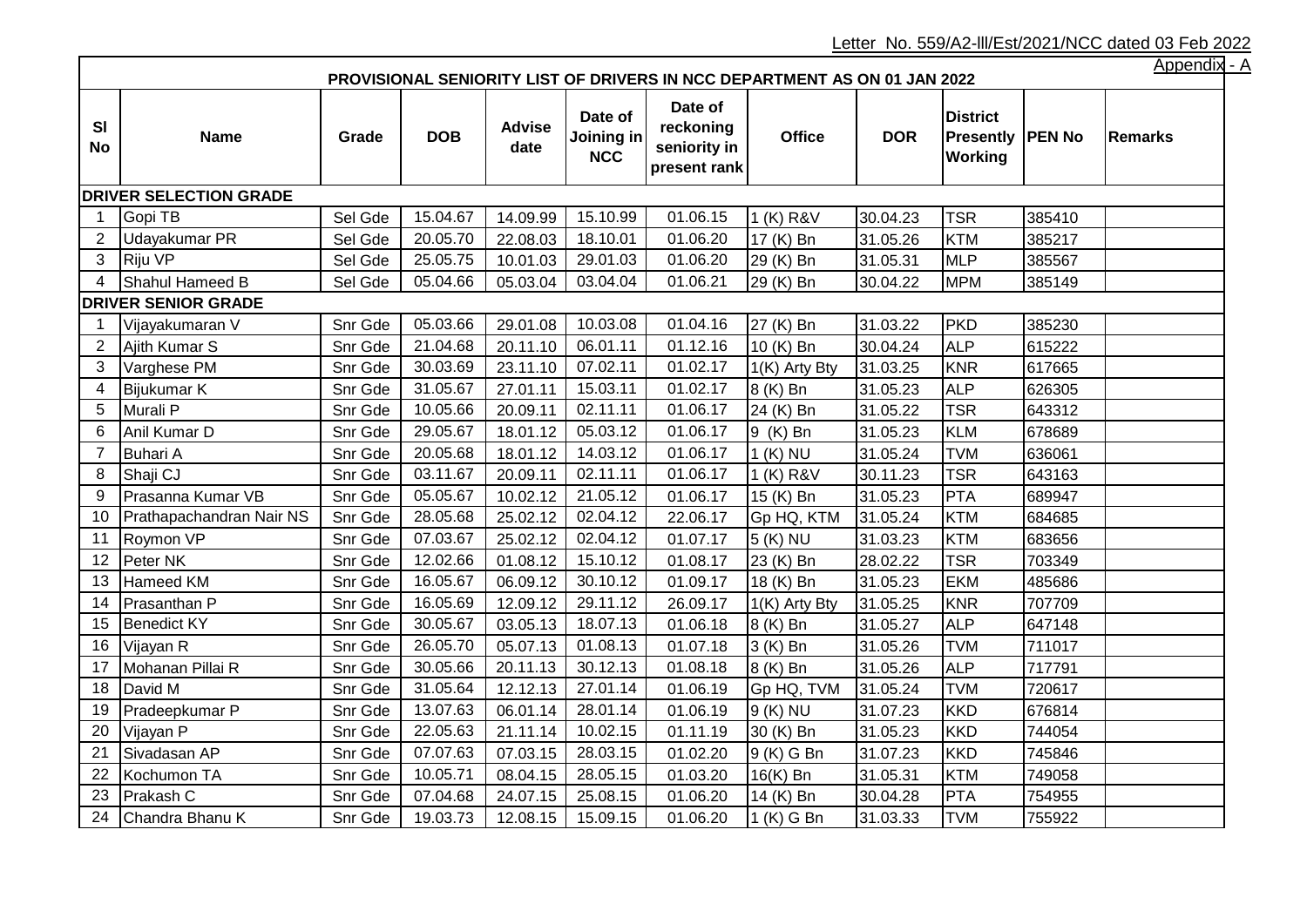|                |                      |         |            |                       |                                     | Date of                                   |                        |            |                                                         |        | <u>Appendix - A</u> |
|----------------|----------------------|---------|------------|-----------------------|-------------------------------------|-------------------------------------------|------------------------|------------|---------------------------------------------------------|--------|---------------------|
| SI<br>No       | <b>Name</b>          | Grade   | <b>DOB</b> | <b>Advise</b><br>date | Date of<br>Joining in<br><b>NCC</b> | reckoning<br>seniority in<br>present rank | <b>Office</b>          | <b>DOR</b> | <b>District</b><br>Presently   PEN No<br><b>Working</b> |        | <b>Remarks</b>      |
| 25             | Rajesh AS            | Snr Gde | 01.02.74   | 30.09.15              | 12.11.15                            | 01.06.20                                  | 1(K) Air Sqn           | 31.01.34   | <b>TVM</b>                                              | 759275 |                     |
| 26             | Shajahan K           | Snr Gde | 25.05.79   | 30.09.15              | 22.12.15                            | 01.06.20                                  | 3 (K) NU               | 31.05.39   | <b>KLM</b>                                              | 739301 |                     |
| 27             | <b>Biju PP</b>       | Snr Gde | 17.01.72   | 16.10.15              | 02.12.15                            | 01.06.20                                  | Gp HQ, KKD             | 31.01.32   | KKD                                                     | 761348 |                     |
| 28             | Sajukumar NP         | Snr Gde | 25.05.74   | 04.01.16              | 01.02.16                            | 01.08.20                                  | 7 (K) Bn               | 31.05.34   | KLM                                                     | 764974 |                     |
| 29             | Radhakrishnan KS     | Snr Gde | 20.05.65   | 29.01.16              | 02.03.16                            | 01.02.21                                  | $9(K)$ Bn              | 31.05.25   | KLM                                                     | 767702 |                     |
| 30             | Sajeevan N           | Snr Gde | 14.01.68   | 05.04.16              | 12.05.16                            | 01.05.21                                  | 31 (K) Bn              | 31.01.28   | KNR                                                     | 772629 |                     |
| 31             | Prakasan A           | Snr Gde | 06.05.66   | 23.07.16              | 22.08.16                            | 01.05.21                                  | 9 (K) NU               | 31.05.26   | KKD                                                     | 781939 |                     |
| 32             | Sudhir Kunnath       | Snr Gde | 11.01.73   | 10.11.16              | 07.01.17                            | 01.06.21                                  | 28 (K) Bn              | 31.01.33   | <b>PKD</b>                                              | 792001 |                     |
| 33             | Anilkumar S          | Snr Gde | 13.04.78   | 28.12.16              | $02.-02-17$                         | 01.06.21                                  | $3(K)$ NU              | 30.04.38   | <b>KLM</b>                                              | 793796 |                     |
| 34             | <b>Babinton S</b>    | Snr Gde | 20.05.76   | 18.05.17              | 19.06.17                            | 01.06.21                                  | 4 (K) Bn               | 31.05.36   | <b>TVM</b>                                              | 805174 |                     |
| 35             | Venugopalan Pillai R | Snr Gde | 30.05.68   | 06.06.17              | 23.06.17                            | 01.06.21                                  | 9 (K) Bn               | 31.05.28   | KLM                                                     | 805348 |                     |
| 36             | Manoj G              | Snr Gde | 27.05.75   | 12.10.17              | 10.11.17                            | 01.06.21                                  | 7 (K) Bn               | 31.05.35   | KLM                                                     | 817116 |                     |
| 37             | Ullas U              | Snr Gde | 05.12.77   | 12.10.17              | 10.11.17                            | 05.10.21                                  | 3 (K) G Bn             | 31.12.37   | KLM                                                     | 816523 |                     |
|                | <b>DRIVER GD I</b>   |         |            |                       |                                     |                                           |                        |            |                                                         |        |                     |
| $\mathbf{1}$   | Rajan R              | Gd I    | 05.05.78   | 15.01.18              | 09.02.18                            | 09.02.20                                  | 10 (K) Bn              | 31.05.38   | <b>ALP</b>                                              | 826962 |                     |
| $\overline{2}$ | Sunil Kumar K        | Gd I    | 25.05.78   | 15.01.18              | 07.02.18                            | 07.02.20                                  | Gp HQ, KLM             | 31.05.38   | KLM                                                     | 826312 |                     |
| 3              | Sunil Kumar S        | Gd I    | 25.05.74   | 15.01.18              | 07.02.18                            | 07.02.20                                  | 1(K)G Ind Coy 31.05.34 |            | <b>ALP</b>                                              | 703293 |                     |
| 4              | Manukumar PM         | Gd I    | 14.12.76   | 22.03.18              | 11.09.17                            | 23.04.20                                  | 9 (K) G Bn             | 31.12.36   | KKD                                                     | 814581 |                     |
| 5              | Satheesh Kumar B     | Gd I    | 10.05.68   | 16.04.18              | 07.05.18                            | 07.05.20                                  | 33 (K) Bn              | 31.05.28   | <b>IDK</b>                                              | 834376 |                     |
| 6              | Nishad G             | Gd I    | 15.05.78   | 18.04.18              | 14.05.18                            | 14.05.20                                  | 1 (K) Bn               | 31.05.38   | <b>TVM</b>                                              | 833517 |                     |
| $\overline{7}$ | <b>Sreejith R</b>    | Gd I    | 30.05.80   | 18.04.18              | 07.05.18                            | 07.05.20                                  | 5 (K) NU               | 31.05.40   | KTM                                                     | 833303 |                     |
| 8              | Dileep Kumar V       | Gd I    | 25.04.74   | 18.04.18              | 09.05.18                            | 09.05.20                                  | 5 (K) G Bn             | 30.04.34   | KTM                                                     | 834977 |                     |
| 9              | Vinod D              | Gd I    | 25.05.78   | 18.04.18              | 11.05.18                            | 11.05.20                                  | 3 (K) G Bn             | 31.05.38   | <b>KLM</b>                                              | 833437 |                     |
| 10             | Deepu S              | Gd I    | 24.05.81   | 18.04.18              | 11.05.18                            | 11.05.20                                  | 3 (K) Bn               | 31.05.41   | <b>TVM</b>                                              | 833446 |                     |
| 11             | Anil Joseph          | Gd I    | 24.01.79   | 07.06.18              | 28.06.18                            | 28.06.20                                  | 11 (K) Bn              | 31.01.39   | <b>ALP</b>                                              | 781757 |                     |
| 12             | Biju Kumar BS        | Gd I    | 08.04.70   | 08.06.18              | 11.07.18                            | 11.07.20                                  | 2 (K) Bn               | 30.04.30   | <b>TVM</b>                                              | 838183 |                     |
| 13             | Santhosh G           | Gd I    | 25.05.77   | 08.06.18              | 12.07.18                            | 12.07.20                                  | 1 (K) Air Sqn          | 31.05.37   | <b>TVM</b>                                              | 837993 |                     |
| 14             | Subair CT            | Gd I    | 01.05.81   | 02.07.18              | 30.07.18                            | 30.07.20                                  | 9 (K) NU               | 30.04.41   | <b>KKD</b>                                              | 839532 |                     |
| 15             | Manoj KP             | Gd I    | 18.05.73   | 13.07.18              | 16.08.18                            | 16.08.20                                  | 21 (K) Bn              | 31.05.33   | <b>EKM</b>                                              | 841240 |                     |
| 16             | Sunil Joseph         | Gd I    | 16.05.80   | 13.07.18              | 08.08.18                            | 08.08.20                                  | 3 (K) Air Sqn          | 31.05.40   | <b>EKM</b>                                              | 760743 |                     |
| 17             | Harikrishnan R       | Gd I    | 25.05.77   | 13.07.18              | 08.08.18                            | 08.08.20                                  | 5 (K) G Bn             | 31.05.37   | <b>KTM</b>                                              | 840386 |                     |
| 18             | Arunprasad KM        | Gd I    | 11.05.72   | 13.08.18              | 17.08.18                            | 17.08.20                                  | 7(K) NU                | 31.05.32   | <b>EKM</b>                                              | 841123 |                     |
| 19             | Sooraj K             | Gd I    | 14.06.75   | 13.07.18              | 09.08.18                            | 09.08.20                                  | Gp HQ, EKM             | 30.06.35   | <b>EKM</b>                                              | 840745 |                     |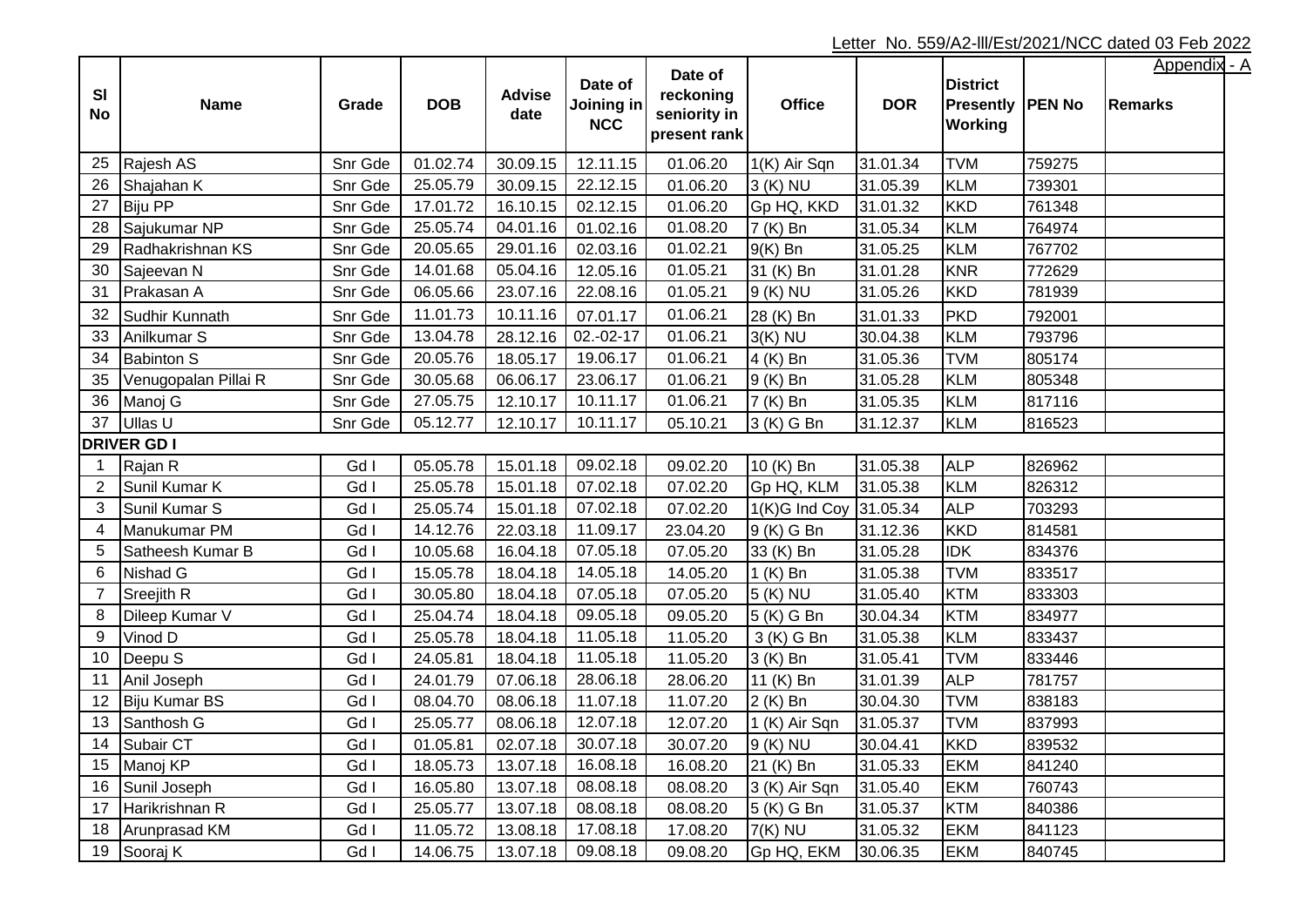| SI<br><b>No</b> | <b>Name</b>           | Grade | <b>DOB</b> | <b>Advise</b><br>date | Date of<br>Joining in<br><b>NCC</b> | Date of<br>reckoning<br>seniority in<br>present rank | <b>Office</b>         | <b>DOR</b> | <b>District</b><br><b>Presently PEN No</b><br><b>Working</b> |        | <b>Appendix - A</b><br><b>Remarks</b> |
|-----------------|-----------------------|-------|------------|-----------------------|-------------------------------------|------------------------------------------------------|-----------------------|------------|--------------------------------------------------------------|--------|---------------------------------------|
| 20              | Jaison MJ             | Gd I  | 20.04.71   | 07.08.18              | 07.09.18                            | 07.09.20                                             | 24 (K) Bn             | 30.04.31   | <b>TSR</b>                                                   | 842416 |                                       |
| 21              | Rajesh P              | Gd I  | 10.11.76   | 13.09.18              | 20.10.18                            | 20.10.20                                             | 32 (K) Bn             | 30.11.36   | KNR                                                          | 766623 |                                       |
| 22              | Anoop Ethayath        | Gd I  | 12.05.76   | 13.09.18              | 20.10.18                            | 20.10.20                                             | 31 (K) Bn             | 31.05.36   | KNR                                                          | 845013 |                                       |
| 23              | Sasi Kumar VN         | Gd I  | 03.01.69   | 29.10.18              | 09.11.18                            | 09.11.20                                             | 23 (K) Bn             | 31.01.29   | <b>TSR</b>                                                   | 787886 |                                       |
| 24              | Mahesh Kumar R        | Gd I  | 27.02.80   | 01.01.19              | 28.01.19                            | 28.01.21                                             | 22 (K) Bn             | 29.02.40   | <b>EKM</b>                                                   | 853709 |                                       |
| 25              | Sachidanandan K       | Gd I  | 24.05.76   | 26.03.19              | 02.05.19                            | 02.05.21                                             | 11 (K) Bn             | 31.05.36   | <b>ALP</b>                                                   | 744546 |                                       |
| 26              | Sujith Parol          | Gd I  | 19.05.78   | 04.07.19              | 31.08.19                            | 31.08.21                                             | 32 (K) Bn             | 31.05.38   | <b>KNR</b>                                                   | 873833 |                                       |
| 27              | Vinod RV              | Gd I  | 05.05.70   | 05.07.19              | 24.07.19                            | 24.07.21                                             | $1(K)$ NU             | 31.05.30   | <b>TVM</b>                                                   | 869110 |                                       |
|                 | <b>DRIVER GD II</b>   |       |            |                       |                                     |                                                      |                       |            |                                                              |        |                                       |
|                 | Sajimon Joseph        | Gd II | 18.02.69   | 18.12.15              | 16.01.16                            | 18.12.15                                             | 17 (K) Bn             | 28.02.25   | KTM                                                          | 764529 |                                       |
| $\overline{2}$  | Ramesh Kumar G        | Gd II | 30.05.72   | 21.12.19              | 23.01.20                            | 21.12.19                                             | $2(K)$ Bn             | 31.05.32   | <b>TVM</b>                                                   | 883342 |                                       |
| 3               | Viswanathan Pillai V  | Gd II | 25.05.76   | 02.03.20              | 21.05.20                            | 02.03.20                                             | 15(K) Bn              | 31.05.36   | PTA                                                          | 891006 |                                       |
| 4               | Abdul Saleem Parayil  | Gd II | 11.05.74   | 15.03.21              | 05.05.21                            | 15.03.21                                             | 9 (K) G Bn            | 31.05.34   | <b>KKD</b>                                                   | 910599 |                                       |
| 5               | Sathianarayanan VK    | Gd II | 12.11.66   | 07.05.21              | 08.07.21                            | 07.05.21                                             | 18(K) Bn              | 30.11.26   | <b>EKM</b>                                                   | 914322 |                                       |
| 6               | Anil Kumar V          | Gd II | 24.04.77   | 28.06.21              | 12.08.21                            | 28.06.21                                             | 14(K) Bn              | 30.04.37   | PTA                                                          | 916749 |                                       |
| $\overline{7}$  | Shibu S               | Gd II | 25.05.74   | 05.07.21              | 24.08.21                            | 05.07.21                                             | 1 (K) G Bn            | 31.05.34   | <b>TVM</b>                                                   | 917305 |                                       |
| 8               | Saji Kumar K          | Gd II | 15.05.75   | 05.07.21              | 25.08.21                            | 05.07.21                                             | $4(K)$ Bn             | 31.05.35   | <b>TVM</b>                                                   | 917657 |                                       |
| $9\,$           | Sasikumar P           | Gd II | 05.02.74   | 23.07.21              | 24.08.21                            | 23.07.21                                             | 30(K) Bn NCC 28.02.34 |            | KKD                                                          | 916950 |                                       |
| 10              | Ramesh Kumar CV       | Gd II | 12.08.73   | 11.08.21              | 29.09.21                            | 11.08.21                                             | 32(K) Bn NCC 31.08.33 |            | KNR                                                          | 921827 |                                       |
| 11              | <b>Binod B</b>        | Gd II | 20.05.81   | 23.09.21              | 03.11.21                            | 23.09.21                                             | 15(K) Bn              | 31.05.41   | <b>PTA</b>                                                   | 923147 |                                       |
| 12              | <b>Bijil Kumar VS</b> | Gd II | 10.10.78   | 25.09.21              | 28.10.21                            | 25.09.21                                             | $21(K)$ Bn            | 31.10.38   | <b>EKM</b>                                                   | 803034 |                                       |
| 14              | Abdulla R             | Gd II | 20.05.73   | 28.09.21              | 05.11.21                            | 28.09.21                                             | $16(K)$ Bn            | 31.05.33   | <b>KTM</b>                                                   | 923476 |                                       |
| 13              | Joshy G               | Gd II | 30.05.82   | 28.09.21              | 08.11.21                            | 28.09.21                                             | $7(K)$ G Bn           | 31.05.42   | <b>TSR</b>                                                   | 922955 |                                       |
| 15              | Rajukuttan N          | Gd II | 03.12.75   | 29.09.21              | 03.11.21                            | 29.09.21                                             | $7(K)$ Bn             | 31.12.35   | <b>KLM</b>                                                   | 923705 |                                       |
| 16              | Shibu VS              | Gd II | 27.02.84   | 30.09.21              | 05.11.21                            | 30.09.21                                             | $3(K)$ G Bn           | 29.02.44   | <b>KLM</b>                                                   | 923225 |                                       |
| 17              | Mytheen Shajahan      | Gd II | 31.05.81   | 01.10.21              | 10.11.21                            | 01.10.21                                             | $7(K)$ NU             | 31.05.41   | <b>EKM</b>                                                   | 923482 |                                       |
| 18              | Shajahan PU           | Gd II | 01.01.76   | 01.10.21              | 03.11.21                            | 01.10.21                                             | 22(K) Bn              | 31.12.35   | <b>EKM</b>                                                   | 922782 |                                       |
| 19              | Antony Sebastian      | Gd II | 20.05.74   | 04.10.21              | 22.11.21                            | 04.10.21                                             | 17(K) Bn              | 31.05.34   | <b>KTM</b>                                                   |        |                                       |
| 20              | Manoj Kumar B         | Gd II | 06.04.82   | 04.10.21              | 22.11.21                            | 04.10.21                                             | 16(K) Bn              | 30.04.42   | KTM                                                          |        |                                       |
| 21              | Sujith K              | Gd II | 02.09.82   | 13.10.21              | 15.11.21                            | 13.10.21                                             | 27(K) Bn              | 30.09.42   | PKD                                                          | 924535 |                                       |
| 22              | Ratheesh VR           | Gd II | 31.05.80   | 03.12.21              | 29.12.21                            | 03.12.21                                             | $2(K)$ BN             | 31.05.40   | <b>TVM</b>                                                   | 996616 |                                       |
| 23              | Sunil Kumar S         | Gd II | 21.04.77   | 03.12.21              |                                     | 03.12.21                                             | 1(K) Air Sqn          | 30.04.37   | <b>TVM</b>                                                   |        |                                       |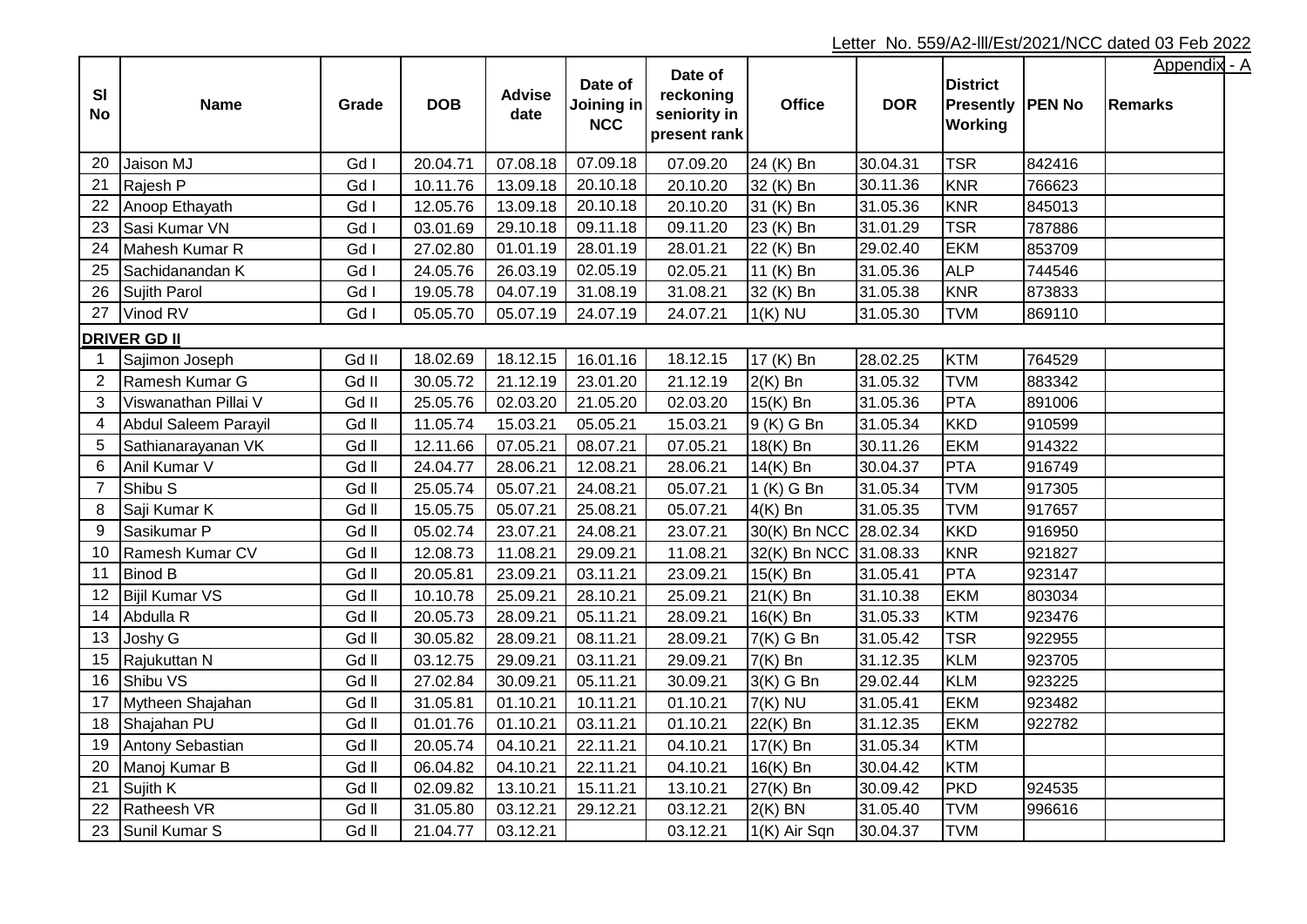# Letter No. 559/A2-lll/Est/2021/NCC dated 03 Feb 2022

| <b>SI</b><br>No | <b>Name</b>     | Grade | <b>DOB</b> | Advise<br>date | Date of<br>Joining in<br><b>NCC</b> | Date of<br>reckoning<br>seniority in<br> present rank | Office                       | <b>DOR</b> | <b>District</b><br><b>Presently PEN No</b><br><b>Working</b> |        | Appendix - A<br><b>IRemarks</b> |  |
|-----------------|-----------------|-------|------------|----------------|-------------------------------------|-------------------------------------------------------|------------------------------|------------|--------------------------------------------------------------|--------|---------------------------------|--|
|                 | 24 Shamnad A    | Gd II | 15.03.85   | 03.12.21       |                                     | 03.12.21                                              | $\mathsf{I}3(\mathsf{K})$ Bn | 31.03.45   | <b>ITVM</b>                                                  |        |                                 |  |
| 25              | <b>IAnsar A</b> | Gd II | 19.05.81   | 03.12.21       | 27.12.21                            | 03.12.21                                              | $1(K)$ Bn                    | 31.05.41   | <b>TVM</b>                                                   | 927192 |                                 |  |

C DIRECTORA **STATE WING** Thiruvananthapuram -10 AERALA & LAKSHADW

(Sumi Sandipika G Masterley) Administrative Officer for Additional Director General NCC (K&L)

NCC Directorate State Wing Thiruvananthapuram- 10

Dated: 03 Feb 2022 559/A2-lll/Est/2021/NCC